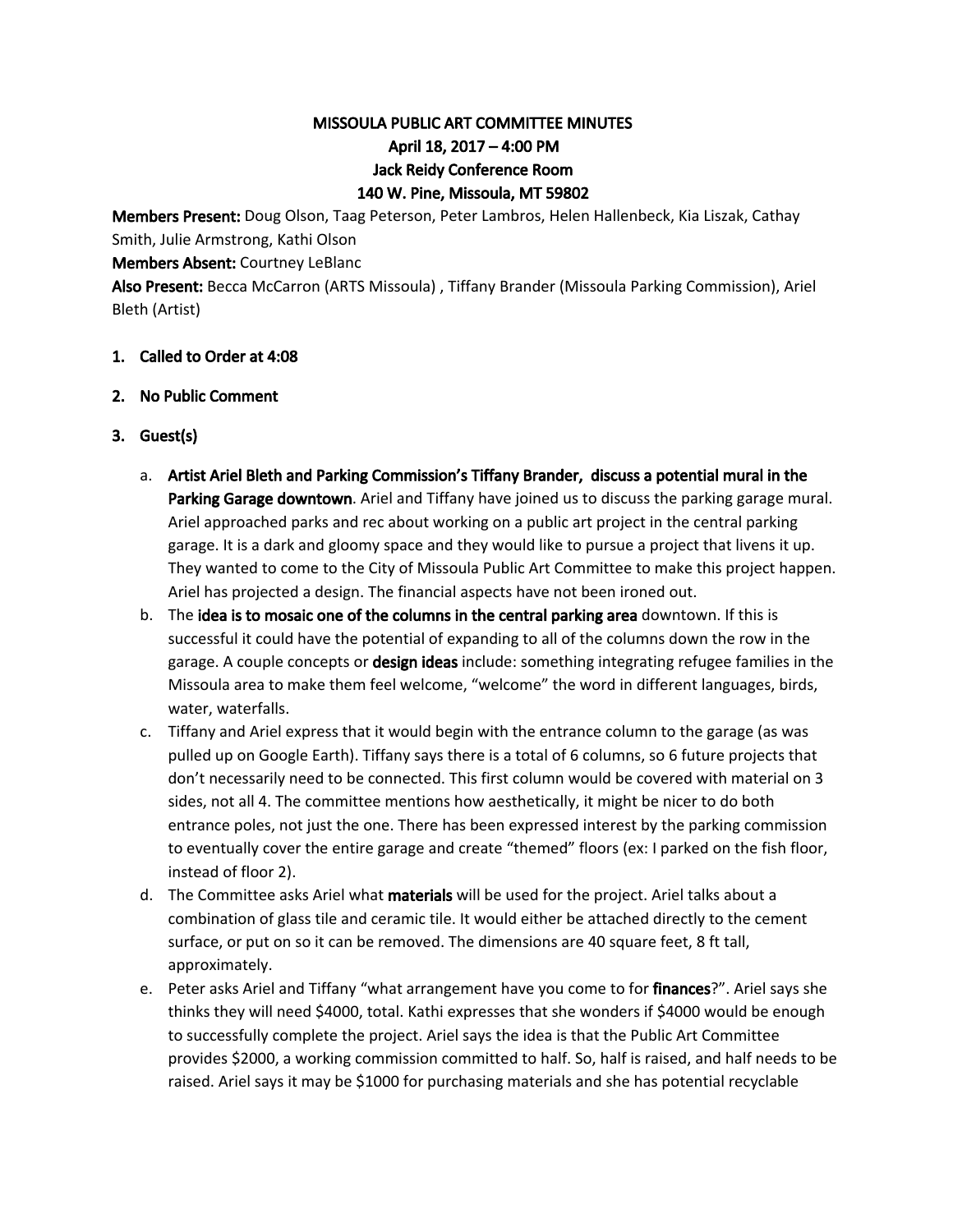materials that may be helpful. Ariel hopes to be stipend \$10 an hour. Peter expresses to Ariel and Tiffany that our ordinance allows us to make a direct commission.

- f. Ariel then discusses the install and studio time. She says install time for putting the work on the pole itself would be quick, 3 days potentially, after it is all cut and created. Ariel is committed to working on this project after work hours and weekends and she could potentially conjure volunteers.
- g. Kathi suggests that Soft landing might be a good connection and opportunity for the project. There may be a financial opportunity there.
- h. The committee discusses safety concerns for this proposal. Ariel needs to determine whether the tile will be put on the building directly, or on substrate material, or in a metal frame of some sort. Adhering the material properly is important to ensure its safety and longevity in the Montana weather. Doug suggests that there are materials that may work such as adhering material people use for glass and pools.
- i. Peter asks the committee "what is our process? What have we done in the past for independent commissions?". Kathi replied, "we decide yay or nay for the piece and yay or nay for assistance or funding. It then becomes part of our long term maintenance."
- j. Peter asks if there are any other stake holders? Public art has a hold on it because it is a public building. The funding between the parking commission and foundation is a stakeholder. The fact that it is public money is what brought Tiffany and Ariel here to the Committee.
- k. Kia, Kathi, and Peter all express direct support of the project with the promise of further detail. Peter concludes with the notion that this proposal is positive and seems like a great idea. Mosaic projects are a great community project. He says to Ariel and Tiffany that before a financial commitment is made, the committee needs a better idea of the budget. Even if the committee can't have a complete vision, something that has a sense of completion on how we are tackling the first phase. Peter invited Tiffany and Ariel to come back with a new round of detail. Peter says to determine structurally what they need, and what the complete vision is, as well as a budget and personal stipend.
- l. Peter tells Ariel and Tiffany to contact Becca for more information or with any other questions. The ball is in Ariel's court to reach out to Public Art Committee if she wants to continue with this proposal.

## 4. Approval of Minutes

- a. February 21, 2017- *Doug makes a motion to approve minutes, Kathi seconds. All are in favor. Motion is approved.*
- **b.** March 21, 2017- Kathi suggests changing her name under "Public Art Guide" category to be changed to, The Missoulian. *Doug motion to approve with corrections, Helen seconds. Motion is approved.*
- 5. Introduction to Becca, the new Public Art Coordinator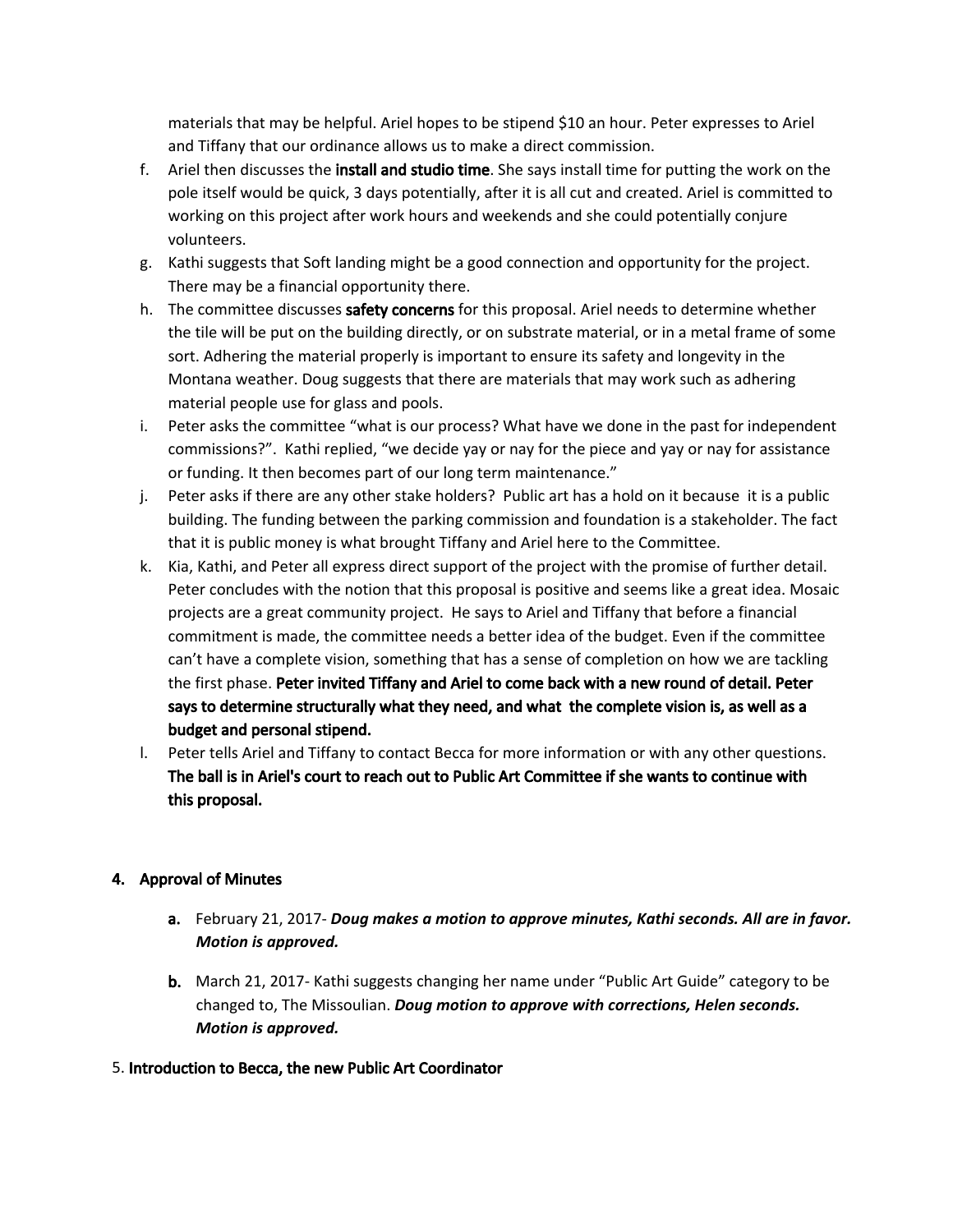a. Peter introduces Becca, the new Public Art Coordinator, to the Public Art Committee. Peter explains Arts Missoula is under the supervision of Tom Benson and it not subject to standard City of Missoula hiring practices. Therefore Tom and Peter ran through a limited process which concluded hiring Becca. Peter talks about his thoughts about Becca's interview and prompts Becca to introduce herself to the committee. Becca explains that she is excited for the opportunity and is still in school until mid-May upon when she will be able to work her full allotted work schedule.

### 6. New Park, Parking Space Annual Art Project - Julie

- a. Julie discusses the idea of the New Park, Parking Space project. The project would be to paint parking spaces, but the details of this project are unclear. She expresses that the main concern is that we do not have the ability to pay artists. Julie and Kia hold the decision of moving forward with this event up to the Public Art Committee. Cathay asks if this is a fundraising opportunity. Julie says this is an ultimately an art enhancement piece, to give artists the opportunity to display work over the summer.
- b. Julie adds that we could do an art call, and then have businesses sponsor pieces after they were down. The concern was that it wouldn't produce quality pieces without a guaranteed payment to the artists. It would also be a challenge to get sponsorship after the fact. Taag says, "why does it have to be 'good' art, why would we have to follow the program that we don't have to pay?". Julie says we may want to consider ways to guarantee the quality of the artwork.
- c. Kia suggests it could be a project for the ZACC to take over. If it turned into a loose community festival event, it might be a better opportunity for the ZACC to fundraise. Although, it would be good for the Public Art Committee to spearhead in order to bring awareness of the committee to the community.
- d. Helen suggests that based on the Public Art Committee's yearly goal, to be less passive, perhaps we should set strict guidelines for artists such as a limiting color pallette. Julie says they talked about buying the paints for the event. Doug expresses a concern for the paint being environmentally safe so as it comes off it does not pollute the river. Potentially, stores could donate environmental friendly paint. Julie asks if the committee thinks this idea would bring interested artists or if we should open it up to the community. Julie also says if the committee cannot pay for this event, we could get sponsors. Julie says the event is currently proposed for June 17th and 18th.
- e. Peter says that philosophically, do we want to do something where no one gets paid? A committee member needs to officially take charge of it in order for it to come to fruition. Kia expresses that she cannot help with that date, but supports the idea and logistically it would be challenging to do in the month of August. Potentially it could also be in collaboration with charities in the area.
- f. Helen suggests that this project be considered next year, because the date is so close, it wouldn't give us enough time to sink our teeth into it. Cathay then suggests if we start small, with less artists it may be less overwhelming and could get the ball rolling on a larger project in the future. Kia suggests maybe doing the parking spots in conjunction with River City Roots Festival. That way with artists and the community all around, it would be well advertised. These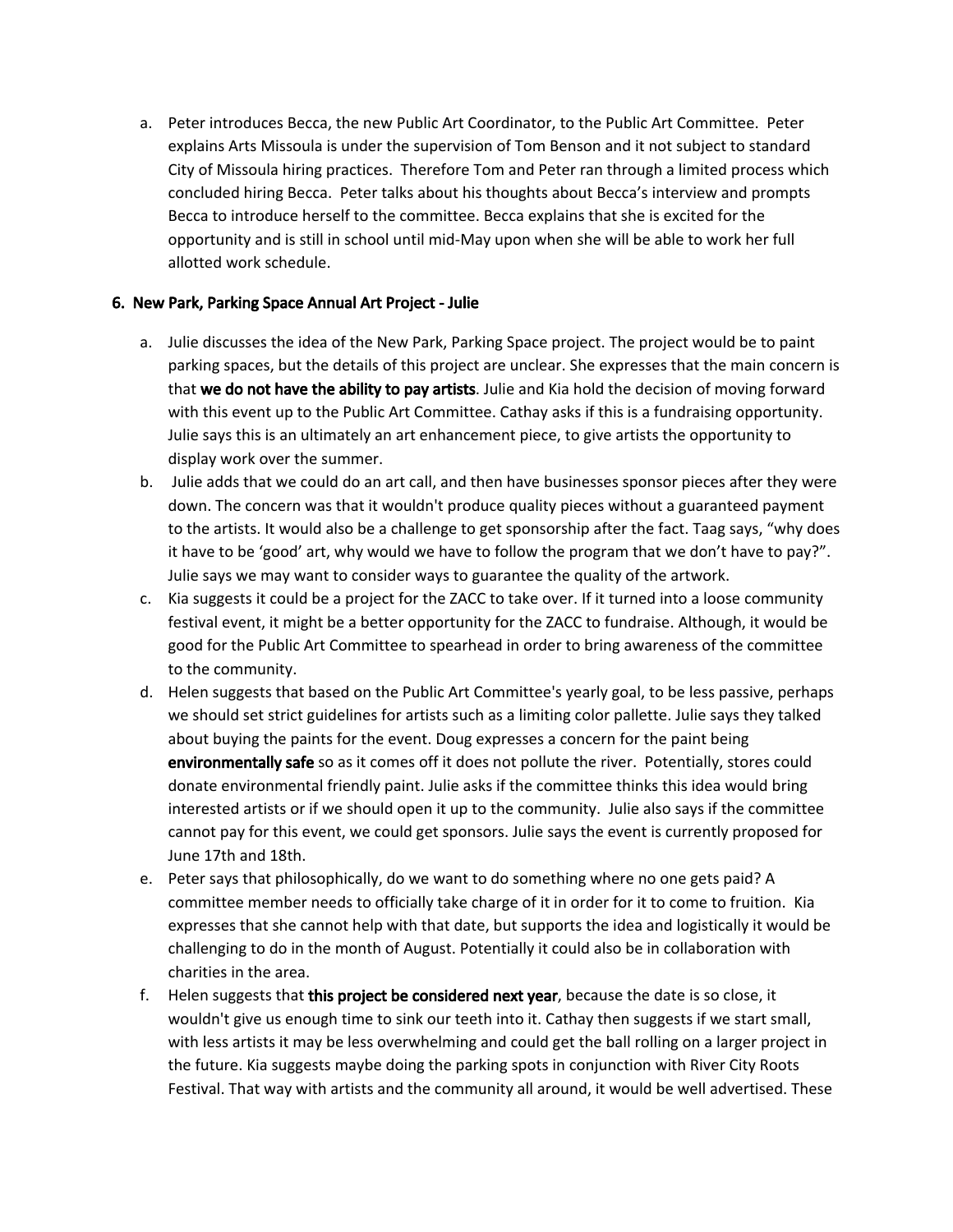spots could be the public art committees piece of that festival. Another suggestion is making it a pop up, guerilla art type event. Or, as an awareness builder for the Public Art Committee.

- g. Kathi reminds us of other projects including parking meters, traffic signal boxes, etc. this may be too much of a commitment for such a fast turn around. Julie says another potential idea would be to make the event reoccuring and the committee would buy the paint, and not pay the artists. Taag suggests a competition. Julie then suggests tabling until next meeting or make project smaller, or push to next year. The committee discusses putting Julie in charge of doing research on other communities that have done this project and how they have pulled it off successfully.
- h. Business sponsorship is discussed. Business owners could put on their website for example, "We are proud to sponsor Hellgate elementary parking spot" .Kia says businesses might be interested in sponsoring the event versus the actually individual spot. Kathi says sponsoring is almost impossible after the art has been made. Committee agrees that the time frame is very short. The conclusion is to determine the meaning behind why we are doing this project before making any other decisions.
- i. *Helen makes a motion to table idea. She suggests forming a subcommittee that can get back to* the main committee that can decide why to do it and how it would impact our community by the *August Public Art Committee meeting. Doug Seconds that. Motion stands as it was. Motion to table carries.*
- j. In concluding remarks: Taag is in philosophical support. Kia is in support. Cathay is in support but will not be available during that time. Julie, Helen, Cathay, and Kathi will help. Peter says the only pathway he sees is a commercial route. It could be, for example, \$1000 for a business to sponsor. He likes the idea but is concerned about budgeting. If it's fun, how are we going to buy environmental paint? Or is it commercial? If we are calling it a fundraiser, then why not make it totally commercial? The Committee needs to choose one or the other.

## 7. MCAT Documentary Update - Courtney - Courtney not present

#### 8. Traffic Signal Box Update – Kathi

- a. Kathi expresses that there are 3 more traffic signal boxes in the works. We may end up with a total of 5, and 2 can be added at the end. Kathi says that she would like the committee to be putting money towards this traffic signal box because it has been the most noteworthy project in this committee. Kathi mentions that we should be getting submittals for TSB designs by the first Friday in June and interviews are to follow in the middle of June. Then, the finals round will ensue. Kathi already has artists talking about submitting. The donations that are lined up are the same as in the past, and this will take place during the Roots Festival Weekend.
- b. Updates to continue.

#### 9. Public Art Guide - Kathi

a. Kathi says that Jacque needs one or two more ads for the public art guide. The guide is coming together smoothly and there will be 10,000 copies in the Montana magazine in May. Public Art Guides may be put in the Missoulian as well. Kathi says the she has not seen the draft yet, but it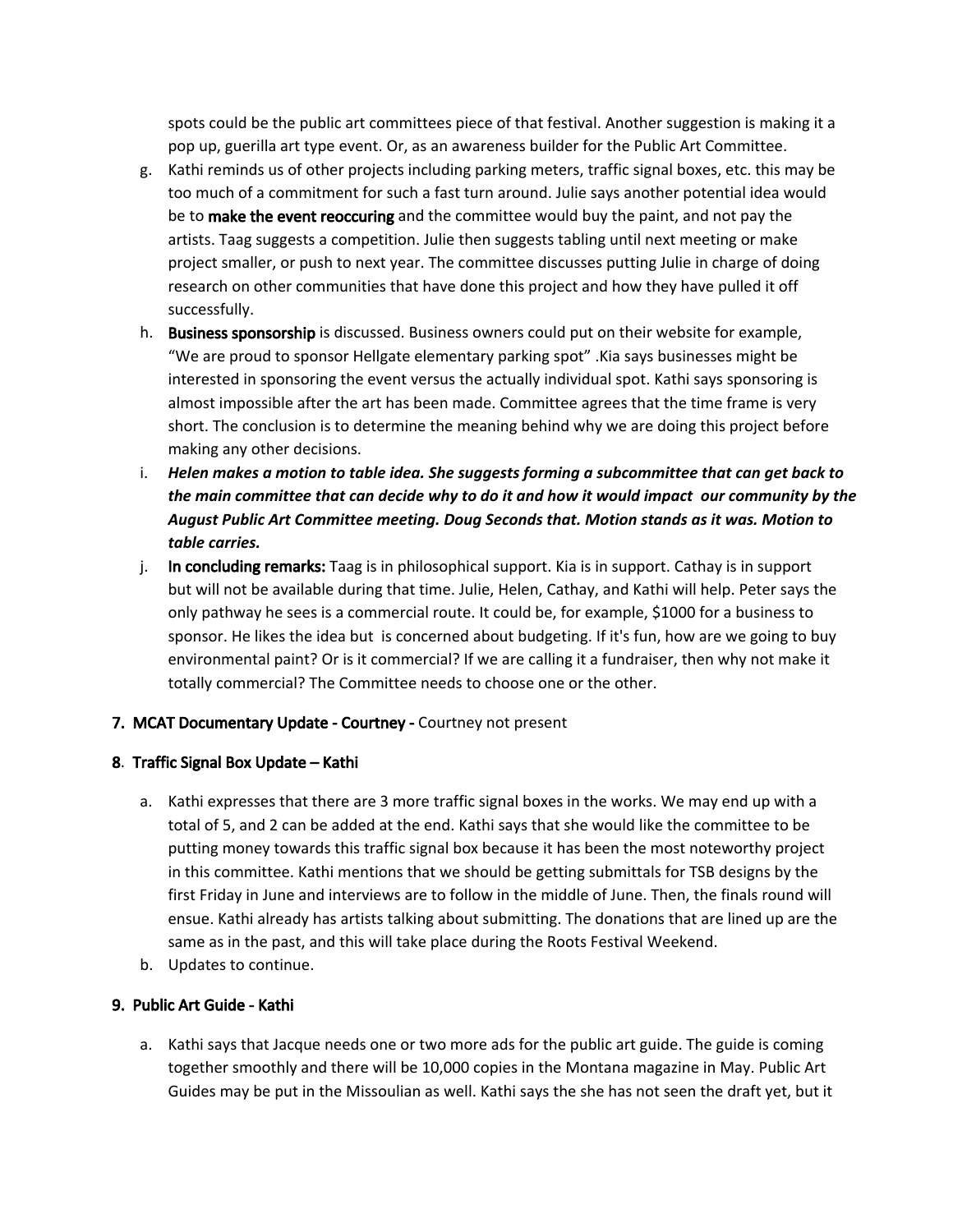will be out in May. Kathi expresses that, until people don't make money on it, Public Art Guides continue to be a great idea, and everyone appreciates that publication.

b. Updates to continue.

### 10. Parking Meter Project Update - Kia

- a. Kia expresses that the Parking Meter Project, PAC and ARTS Missoula sub-committee, met and had a first review of the parking meters that were painted at First Night. Only some of the Parking meters were weeded out. This meeting was not a final selection process. The sub-committee has narrowed down the parking meters to 5 or 6, and it will be narrowed down further soon.
- b. ARTS Missoula is envisioning an "art parking" set up. ARTS Missoula (Matt) is looking for a location for these, as well as determining the cost of mounting the meters. Kia expresses that we are committed to pay artists \$300-500 for their work. The ARTS Missoula meters were mostly done by kids and some are better than others. Kia says the next step will be to put out an art call and place the more professionally painted meters from that call in a separate location. The Public Art Committee will be in charge of the art call.
- c. The next step, Kia says, is that the sub-committee will meet in early May and then make a decision. Then, the Public art committee, ARTS Missoula, MDA, and the people from whatever location is chosen will determine the final selection.
- d. After our next meeting, there will be more updates to come.

#### 11. Lighting for Perseverance & Passage Update - Taag

a. Taag asks if Becca is aware of the grant that was submitted. Becca expresses that Brianna submitted the grant. The response email should be back to Becca's email, as that is the account the grant was sent from. Peter suggests that Becca become familiar with the grant and what information she can provide the committee with about it in the future.

#### 12. Announcements, News, or Upcoming Events

- a. Kathi reminds the committee of the Copyright workshop on Thursday, April 20th. Cathay elaborates and explains how attorneys will be walking through the process of copyright and registration. It is truly an event that gives back to support local artists. Kathi says she talked to Heidi and she sent out advertising for the copyright workshop. Kathi says it is about the process of copyright as well as understanding what it means that is important. Peter asks Becca to share copyright event on Facebook.
- b. Helen discusses ideas about the possibility of an **audio tour for art**, that is connected to an ipod. Having audible information in connection to public art would be beneficial and interesting. Helen asks "if we have narratives of art pieces, could the Missoulian post them on the app?" Kathi says the art museum and the trail did an audio tour for the galleries for a couple of their shows. Helen says often the intent of artist is long gone once the work is installed, so narration might be helpful. Peter says it could accompany our plaques, so people can be more aware. Peter suggests to Becca to look into the idea of narrating our pieces in the future. Helen and Kathi mention talking to Jacque and are interested in helping.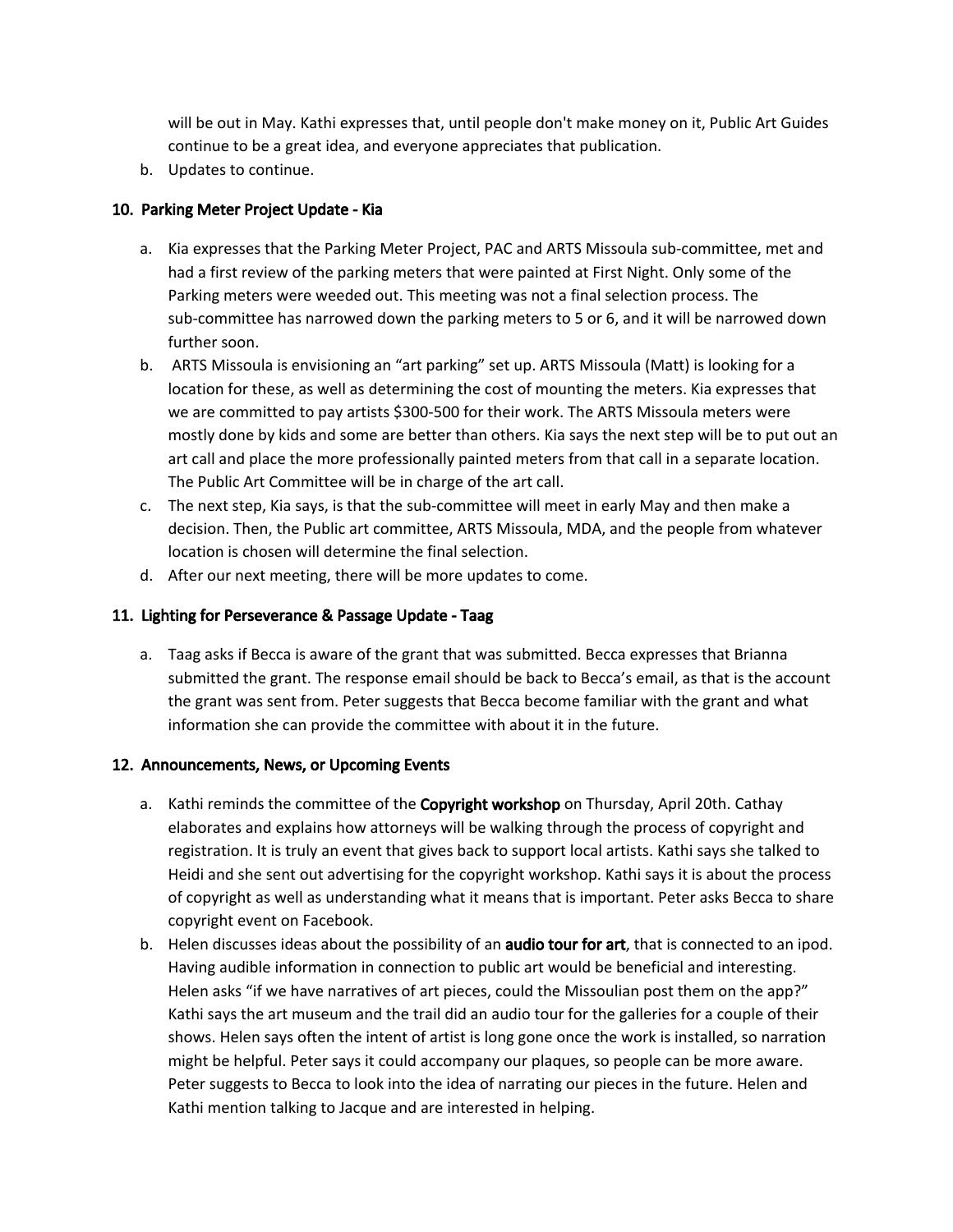- c. Peter suggest that we continue to **print yearly goals onto the back of agendas**. Also, to begin hammering down on our yearly goals. Peter suggests we put our yearly goals at the front of the next agenda, and spend some time planning it out for the year. This way we can turn our yearly goals into reality. He suggests doing this with grant writing, etc.
- d. Discussion ensues about Doug's previous topic regarding wanting public art to not necessarily be connected to themes, and the idea of giving artists freedom. How can we keep artist's creativity our top priority when so often there are themes attached to proposals? Where can the impulse of freedom play a role? Pull back on theme based things? Doug expresses interest in drawing attention to types of art calls, theme based vs artist ideas. He suggests the committee has these conversations. If we do a theme based art call, how much emphasis does the artist have vs. public art committee? Peter asks if we are seeking a more open art opportunity for artists and what we can do as a committee to honor Doug's discussion. Peter wants to bring these ideas full circle. Doug will be gone in May so Peter asks Becca to put this on the front end of agenda item in June 2017.

### 13. Comments

#### 14. Adjournment 6:13pm

The City makes reasonable accommodations for any known disability that may interfere with a person's ability to participate in this meeting. People needing assistance should provide advanced notice to allow adequate time to make needed arrangements. Please call Heidi Bakula at (406) 552-6003 or write her at Mayor's office, 435 Ryman, Missoula, MT 59802 to make the request known.

#### STRATEGIC PLANNING GOALS 2017-2019

Mission: The Public Art Committee affirms the city's role as an advocate to public art, fosters and enriches the aesthetic of the City of Missoula, values and promotes the contributions of artists to the community and furthers the objectives of Missoula City Ordinance 3221.

Vision: The Public Art Committee envisions a community where art and artists are valued, and where public art is integrated into the fabric of our place, and enhances the quality of life of its citizens.

### YEAR 1-2017

#### Outreach and Awareness

- A. Create monthly marketing PSAs
- B. Improve website
- C. Begin public art education for artists
- D. Make quarterly reports to council
- E. Establish a more formal connection to U of M D. Create a catalogue and condition report art department
- F. Engage in community feedback

#### Governance

A. Actively invite native representation onto committee

- B. Bring accounting and professional reporting to council
- C. Create annual planning and follow plan
- 
- E. Intentional use of staff and chair time

#### **Quality**